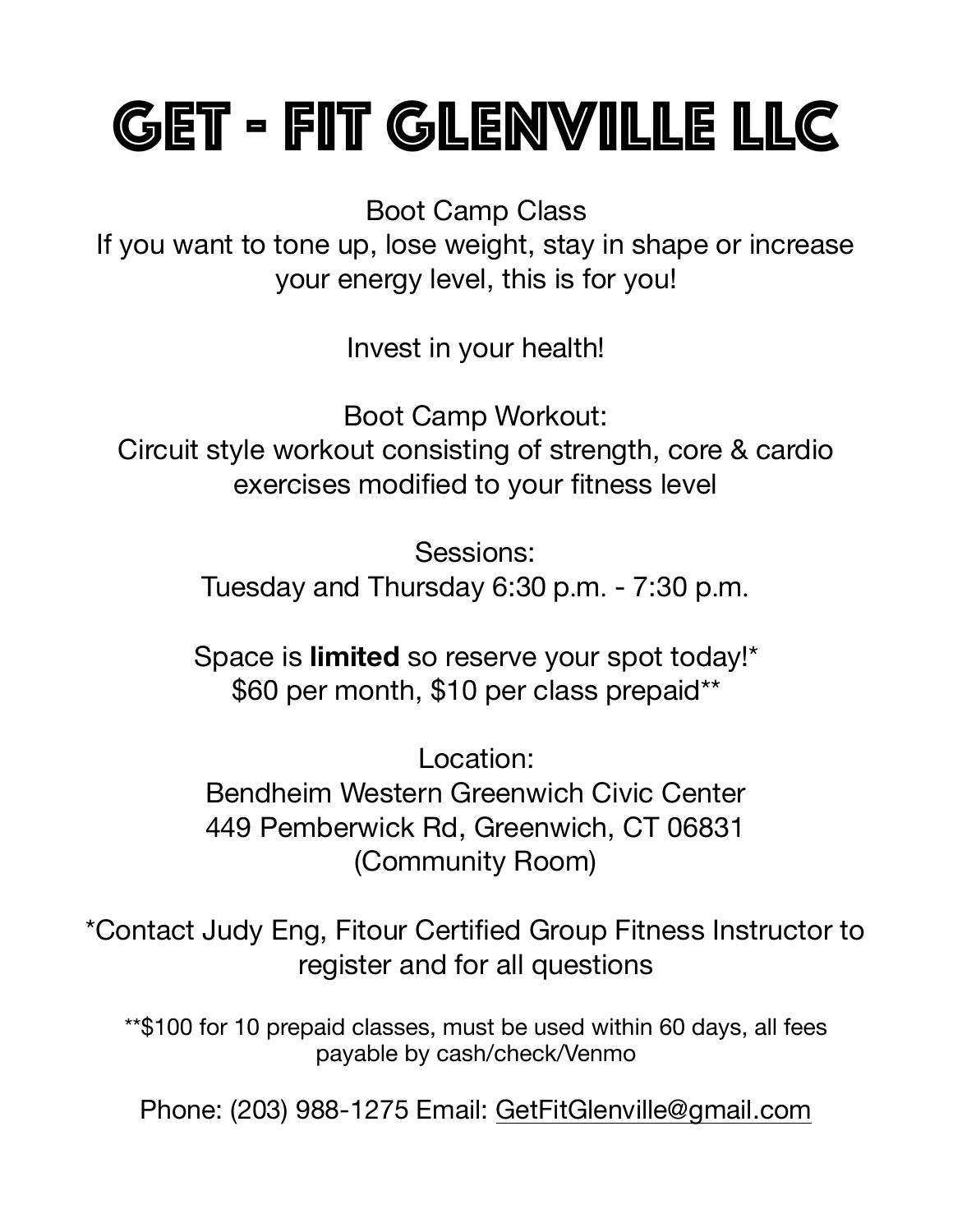## BOOT CAMP REGISTRATION FORM GET - FIT Glenville LLC

| NAME:                                 |         | DATE: |     |
|---------------------------------------|---------|-------|-----|
| HEIGHT:                               | WEIGHT: |       | lbs |
| DATE OF BIRTH:                        | $AGE$ : |       |     |
| PHONE:                                |         |       |     |
| EMAIL:                                |         |       |     |
| <b>EMERGENCY CONTACT &amp; PHONE:</b> |         |       |     |
|                                       |         |       |     |

#### **I wish to register for:**

 $\bigcirc$ \$60 monthly

\$100 for 10 class punch card (valid for 60 days from date of purchase)  $\bigcap$ 

Please complete and return with your payment by the first of each month. If paying by check, please make payable by **Get-Fit Glenville LLC** 

\*\*\*\*\*\*\*\*\*\*\*\*\*\*\*\*\*\*\*\*\*\*\*\*\*\*\*\*\*\*\*\*\*\*\*\*\*\*\*\*\*\*\*\*

#### **Medical History:**

Have you ever had any pain or injuries (ankle, knee, hip, back shoulder, etc)? If yes, please explain:

 $\mathcal{L}_\mathcal{L} = \mathcal{L}_\mathcal{L} = \mathcal{L}_\mathcal{L} = \mathcal{L}_\mathcal{L} = \mathcal{L}_\mathcal{L} = \mathcal{L}_\mathcal{L} = \mathcal{L}_\mathcal{L} = \mathcal{L}_\mathcal{L} = \mathcal{L}_\mathcal{L} = \mathcal{L}_\mathcal{L} = \mathcal{L}_\mathcal{L} = \mathcal{L}_\mathcal{L} = \mathcal{L}_\mathcal{L} = \mathcal{L}_\mathcal{L} = \mathcal{L}_\mathcal{L} = \mathcal{L}_\mathcal{L} = \mathcal{L}_\mathcal{L}$ 

 $\mathcal{L}_\mathcal{L} = \{ \mathcal{L}_\mathcal{L} = \{ \mathcal{L}_\mathcal{L} = \{ \mathcal{L}_\mathcal{L} = \{ \mathcal{L}_\mathcal{L} = \{ \mathcal{L}_\mathcal{L} = \{ \mathcal{L}_\mathcal{L} = \{ \mathcal{L}_\mathcal{L} = \{ \mathcal{L}_\mathcal{L} = \{ \mathcal{L}_\mathcal{L} = \{ \mathcal{L}_\mathcal{L} = \{ \mathcal{L}_\mathcal{L} = \{ \mathcal{L}_\mathcal{L} = \{ \mathcal{L}_\mathcal{L} = \{ \mathcal{L}_\mathcal{$ 

 $\mathcal{L}_\mathcal{L} = \{ \mathcal{L}_\mathcal{L} = \{ \mathcal{L}_\mathcal{L} = \{ \mathcal{L}_\mathcal{L} = \{ \mathcal{L}_\mathcal{L} = \{ \mathcal{L}_\mathcal{L} = \{ \mathcal{L}_\mathcal{L} = \{ \mathcal{L}_\mathcal{L} = \{ \mathcal{L}_\mathcal{L} = \{ \mathcal{L}_\mathcal{L} = \{ \mathcal{L}_\mathcal{L} = \{ \mathcal{L}_\mathcal{L} = \{ \mathcal{L}_\mathcal{L} = \{ \mathcal{L}_\mathcal{L} = \{ \mathcal{L}_\mathcal{$ 

 $\mathcal{L}_\mathcal{L} = \{ \mathcal{L}_\mathcal{L} = \{ \mathcal{L}_\mathcal{L} = \{ \mathcal{L}_\mathcal{L} = \{ \mathcal{L}_\mathcal{L} = \{ \mathcal{L}_\mathcal{L} = \{ \mathcal{L}_\mathcal{L} = \{ \mathcal{L}_\mathcal{L} = \{ \mathcal{L}_\mathcal{L} = \{ \mathcal{L}_\mathcal{L} = \{ \mathcal{L}_\mathcal{L} = \{ \mathcal{L}_\mathcal{L} = \{ \mathcal{L}_\mathcal{L} = \{ \mathcal{L}_\mathcal{L} = \{ \mathcal{L}_\mathcal{$  $\mathcal{L}_\mathcal{L} = \{ \mathcal{L}_\mathcal{L} = \{ \mathcal{L}_\mathcal{L} = \{ \mathcal{L}_\mathcal{L} = \{ \mathcal{L}_\mathcal{L} = \{ \mathcal{L}_\mathcal{L} = \{ \mathcal{L}_\mathcal{L} = \{ \mathcal{L}_\mathcal{L} = \{ \mathcal{L}_\mathcal{L} = \{ \mathcal{L}_\mathcal{L} = \{ \mathcal{L}_\mathcal{L} = \{ \mathcal{L}_\mathcal{L} = \{ \mathcal{L}_\mathcal{L} = \{ \mathcal{L}_\mathcal{L} = \{ \mathcal{L}_\mathcal{$ 

 $\mathcal{L}_\text{max}$  , and the contribution of the contribution of the contribution of the contribution of the contribution of the contribution of the contribution of the contribution of the contribution of the contribution of t

Have you ever had any surgeries? If yes, please explain: \_\_\_\_\_\_\_\_\_\_\_\_\_\_\_\_\_\_\_\_\_\_\_\_

Has a medical doctor ever diagnosed you with a chronic disease, such as coronary heart disease, coronary artery disease, hypertension (high blood pressure), high cholesterol or diabetes ? If yes, please explain: \_\_\_\_\_\_\_\_\_\_\_\_\_\_\_\_\_\_\_\_\_\_\_\_\_\_\_\_\_\_\_\_\_\_\_\_\_\_\_\_\_\_\_\_\_\_\_\_\_\_\_\_\_\_\_\_\_\_\_\_\_\_\_\_\_

Are you currently taking any medications? If yes, please list:

Signature:  $\Box$ 

| ate: |  |  |  |  |  |  |  |  |  |  |
|------|--|--|--|--|--|--|--|--|--|--|
|      |  |  |  |  |  |  |  |  |  |  |